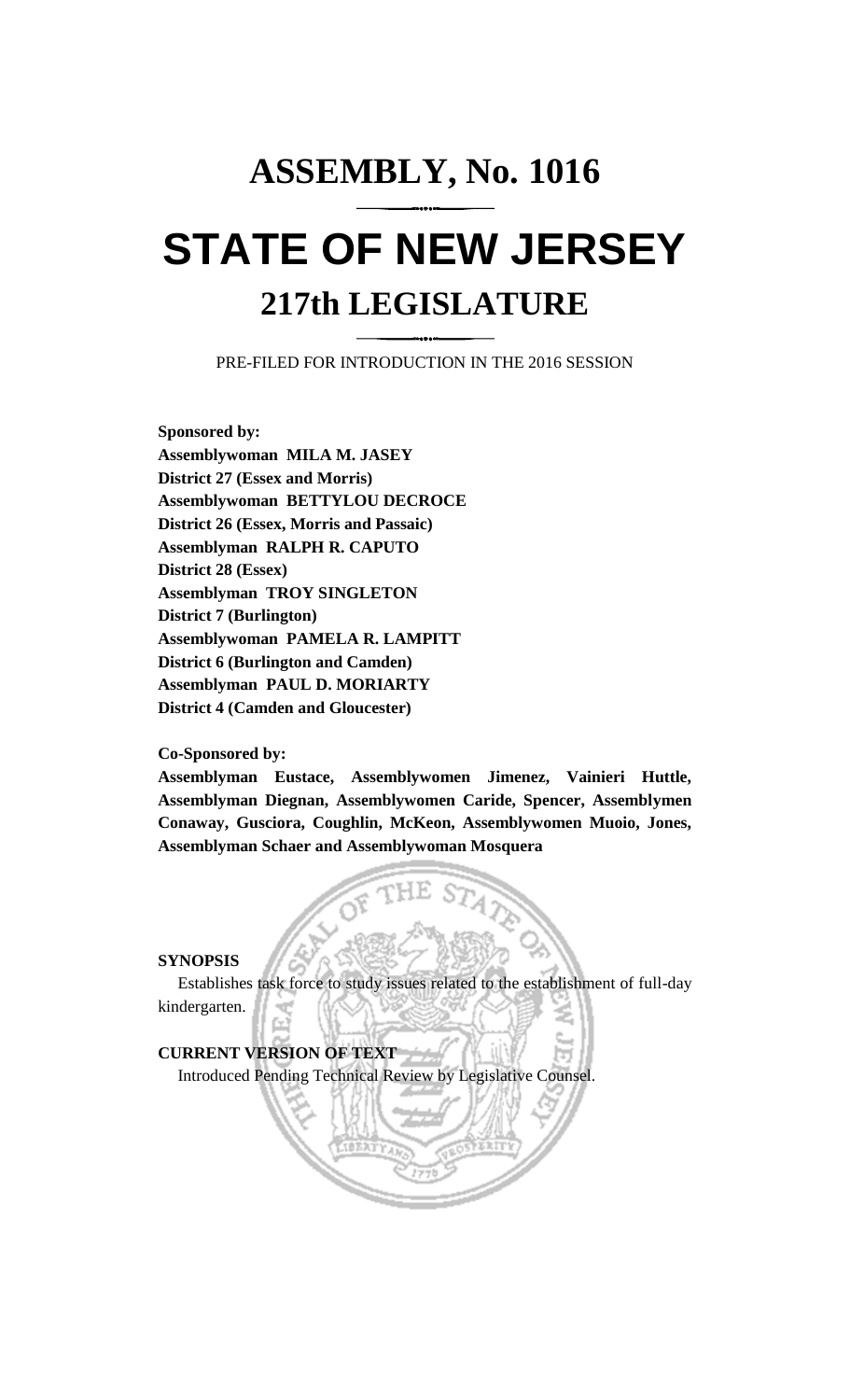$\mathcal{D}_{\mathcal{L}}$ 

 **AN ACT** establishing a Task Force on Full-Day Kindergarten. **BE IT ENACTED** *by the Senate and General Assembly of the State of New Jersey:* 1. a. There is established a Task Force on Full-Day Kindergarten. The purpose of the task force is to study and evaluate issues associated with the establishment of full-day kindergarten. b. The task force shall consist of the following 21 members: (1) the Commissioner of Education, or his designee, who shall serve ex officio; (2) one member appointed by the President of the Senate and one member appointed by the Minority Leader of the Senate, both of whom shall be members of the public with demonstrated expertise in issues relating to the work of the task force; (3) one member appointed by the Speaker of the General Assembly and one member appointed by the Minority Leader of the General Assembly, both of whom shall be members of the public with demonstrated expertise in issues relating to the work of the task force; and (4) 16 members appointed by the Governor, who shall include: three superintendents of schools, one each from an urban, suburban, and rural school district; two elementary school principals, one of whom is employed in a school district that provides full-day kindergarten and one of whom is employed in a school district that provides half-day kindergarten; two kindergarten teachers, one of whom is employed in a school district that provides full-day kindergarten and one of whom is employed in a school district that provides half-day kindergarten; one member upon the recommendation of the New Jersey Education Association; one member upon the recommendation of the American Federation of Teachers New Jersey; one member upon the recommendation of the New Jersey School Boards Association; one member upon the recommendation of the New Jersey Principals and Supervisors Association; one member upon the recommendation of the New Jersey Association of School Administrators; one member upon the recommendation of the Garden State Coalition of Schools; and three members of the public with demonstrated expertise in issues relating to the work of the task force, at least one of whom shall be a parent. c. Appointments to the task force shall be made within 30 days after the effective date of this act. Vacancies in the membership of the task force shall be filled in the same manner as the original appointments were made. Members of the task force shall serve

 without compensation, but shall be reimbursed for necessary expenditures incurred in the performance of their duties as members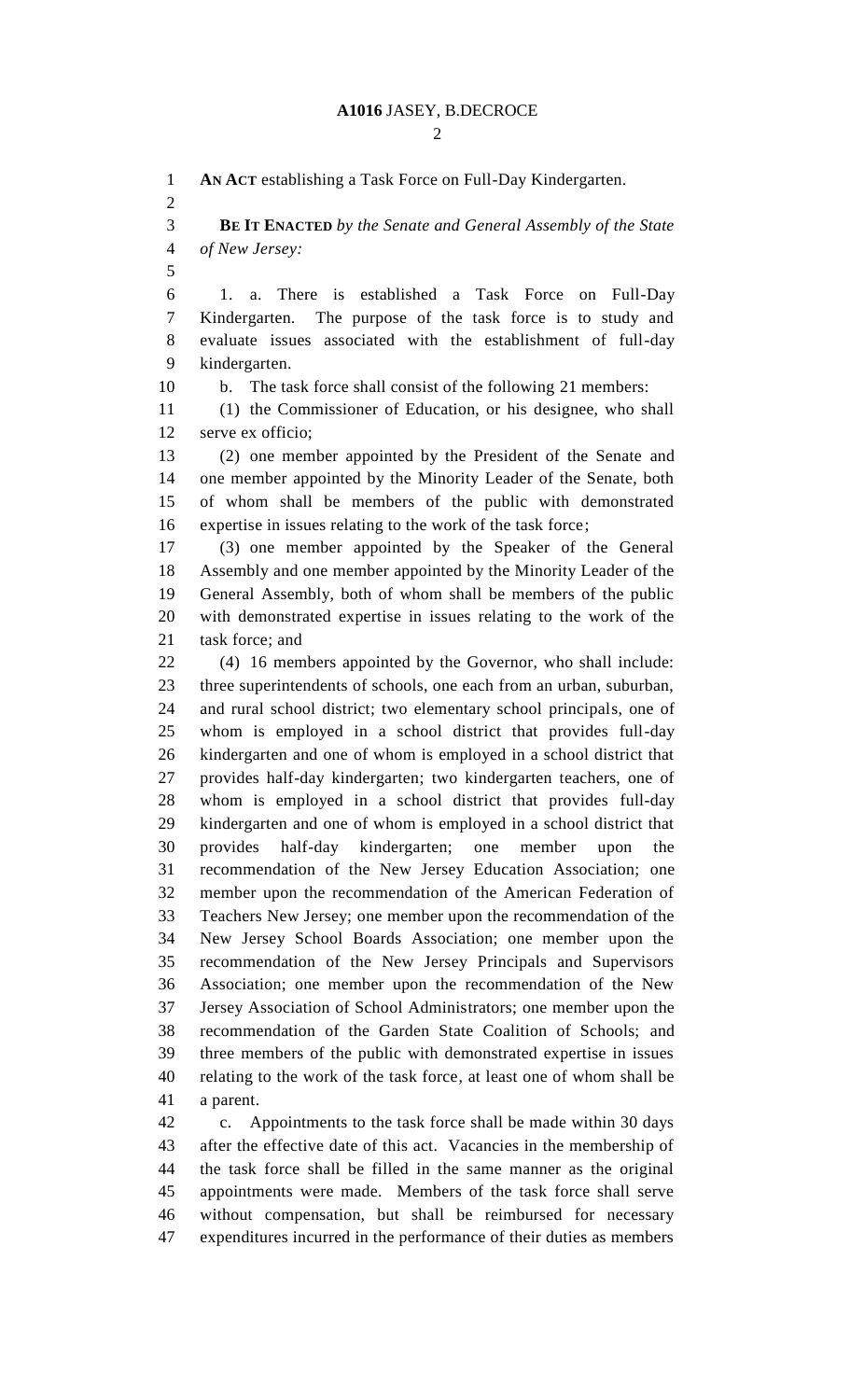of the task force within the limits of funds appropriated or otherwise made available to the task force for its purposes.

 2. The task force shall organize as soon as practicable following the appointment of its members, but no later than 60 days after the effective date of this act. The task force shall choose a chairperson from among its members and shall appoint a secretary who need not be a member of the task force. The presence of 11 members of the task force shall constitute a quorum. The task force may conduct business without a quorum, but may only vote on recommendations when a quorum is present.

 3. The Department of Education shall provide such stenographic, clerical, and other administrative assistants, and such professional staff as the task force requires to carry out its work. The task force also shall be entitled to call to its assistance and avail itself of the services of the employees of any State, county, or municipal department, board, bureau, commission, or agency as it may require and as may be available for its purposes. 

 4. The task force shall study and evaluate issues associated with the establishment and implementation of full-day kindergarten throughout the State, and make recommendations regarding the establishment of full-day kindergarten. The task force shall study and consider issues including, but not limited to, the following:

 a. review of existing research, studies, and data concerning full-day kindergarten, including studies that examine the long-term academic impact of full-day kindergarten, and studies that examine the social and emotional impact of full-day kindergarten;

 b. implementation considerations associated with full-day kindergarten including, but not limited to, staffing needs, facility space, and class size;

 c. funding necessary for the establishment of full-day kindergarten, including possible sources of funding;

 d. curriculum comparisons between full-day kindergarten and half-day kindergarten;

 e. opinions and recommendations of parents and elementary school teachers regarding full-day kindergarten, both in support of, and opposed to, full-day kindergarten; and

 f. the feasibility of offering full-day kindergarten in school districts Statewide.

 5. a. The task force shall issue a final report to the Governor, and to the Legislature pursuant to section 2 of P.L.1991, c.164 (C.52:14-19.1), no later than one year after the task force organizes. The report shall contain the task force's findings and recommendations regarding the establishment of full-day kindergarten.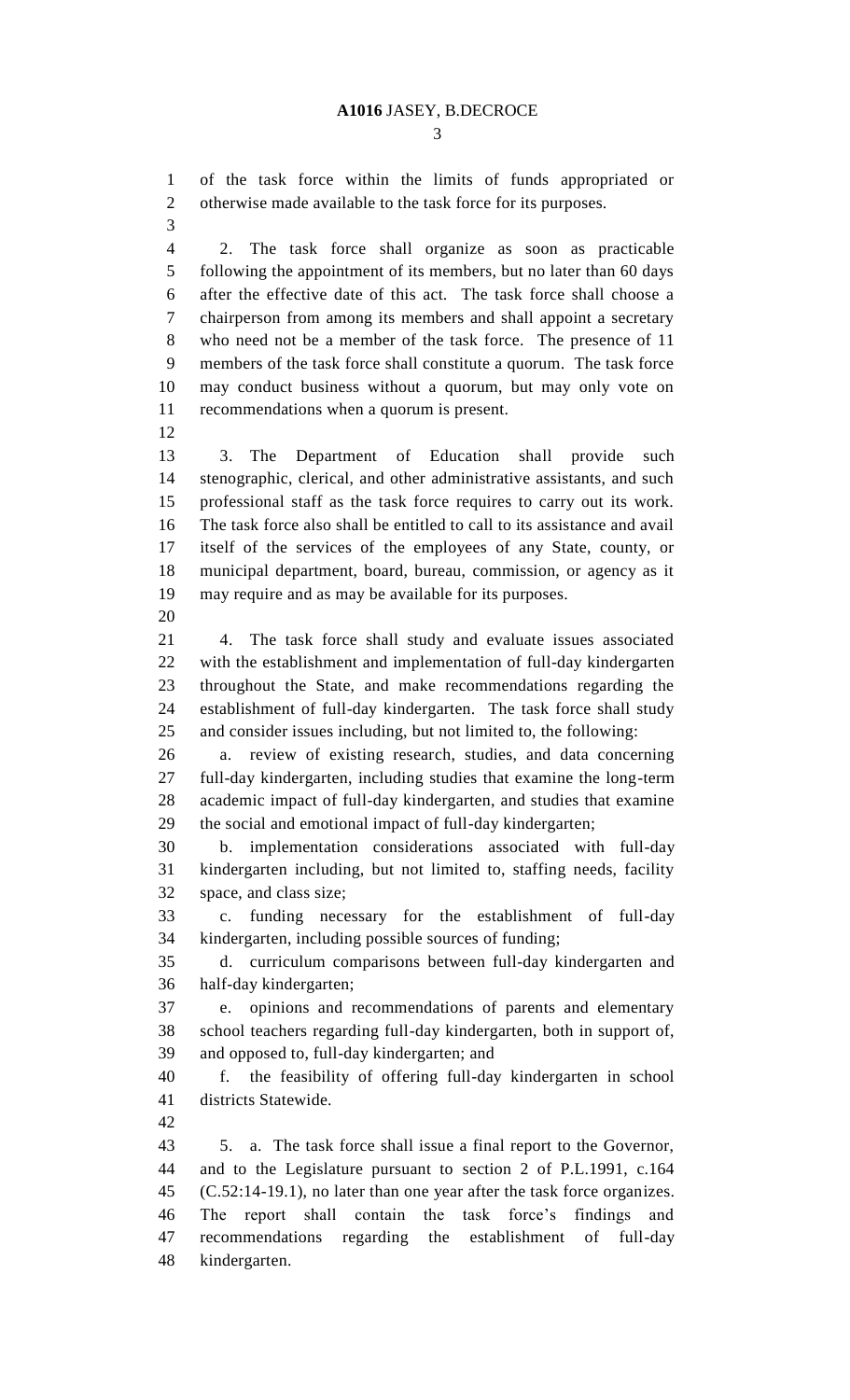$\Delta$ 

 b. The task force shall expire 30 days after the issuance of its final report. 6. This act shall take effect immediately. STATEMENT This bill establishes a 21-member task force to study and evaluate issues associated with the establishment and implementation of full-day kindergarten. The task force will be comprised of: the Commissioner of Education; one public member appointed by the President of the Senate; one public member appointed by the Minority Leader of the Senate; one public member appointed by the Speaker of the General Assembly; one public member appointed by the Minority Leader of the General Assembly; and 16 members appointed by the Governor, including three superintendents of schools, two elementary school principals, two kindergarten teachers, one member upon the recommendation of the New Jersey Education Association, one member upon the recommendation of the American Federation of Teachers New Jersey, one member upon the recommendation of the New Jersey School Boards Association, one member upon the recommendation of the New Jersey Principals and Supervisors Association, one member upon the recommendation of the New Jersey Association of School Administrators, one member upon the recommendation of the Garden State Coalition of Schools, and three members of the public, at least one of whom will be a parent. Public members appointed to the task force will have expertise related to the work of the task force. The task force will study and consider issues including, but not limited to: - review of existing research, studies, and data concerning full- day kindergarten, including studies that examine the long- term academic impact and the social and emotional impact of full-day kindergarten; - implementation issues associated with full-day kindergarten, including but not limited to, staffing needs, facility space, and class size; - funding needed for full-day kindergarten, including sources of funding; - curriculum comparisons between full-day kindergarten and half-day kindergarten; - opinions and recommendations of parents and elementary school teachers regarding full-day kindergarten; and - the feasibility of offering full-day kindergarten in school districts Statewide.